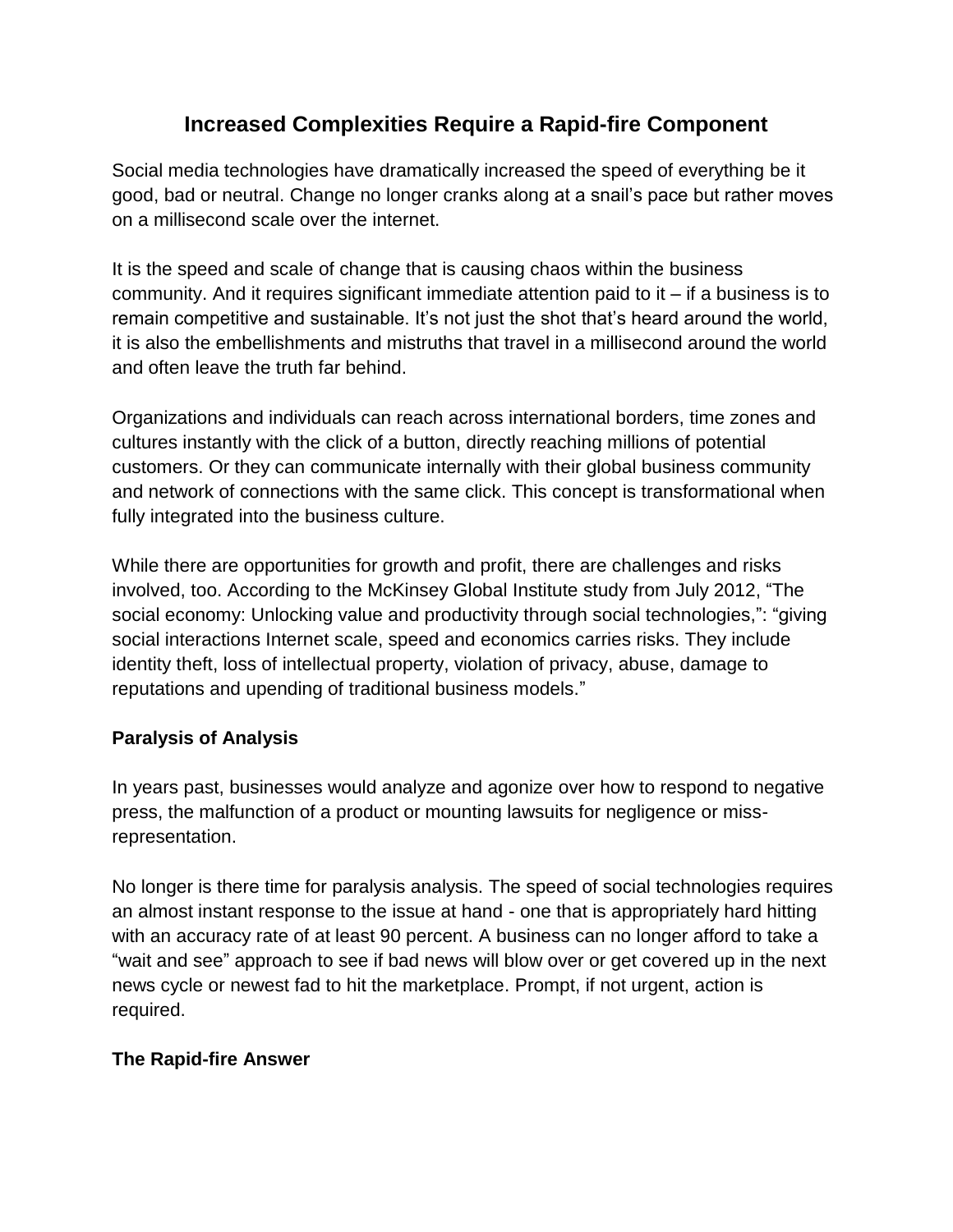During times of calm develop a deliberate, decisive highly effective emergency action plan that is adaptive, reasonably foolproof, flexible and immediately launch-able. The plan should be designed with efficiency and effectiveness as top priorities.

**Build a Rapid-Fire Team**. Do it today. Depending on the size of your business, you may want to build two Rapid-Fire Teams (RFT): one to deal with external assaults and one for internal operations.

If your company is a small organization the team may consist of your chief financial person, a tech savvy person and you. For large organizations the team for external issues should always consist of someone who reports directly to the CEO and who always controls the meeting, a top financial person, a social media specialist, a public relations specialist and key department heads. If the problem is internal or an external issue will also have internal ramifications, a human resources person should be added and any additional managers that have a direct connection to employees.

Their charge is to develop rapid-fire solutions to developing negative external events and threats that could harm or even paralyze your company – preferably before an incident happens. It should also be decided in advance who would be the best public spokesperson for specific issues. The CEO is not necessarily the best or right person to speak on behalf of the company. Only the spokesperson, who is camera- and sound bite savvy, should speak for the organization.

A good example of what not to do is the BP oil spill in the Gulf of Mexico in 2010. The first broadcast visual, a picture of an oil covered pelican fighting to stay alive, set the tone for the magnitude of the disaster. Two years later BP is still trying to recover. Be prepared and choose your team *before* a crisis occurs.

**Create a Situation Room**. Set aside specific space for the team to meet to eliminate confusion and save time. The location of the room or space needs only to be easily and quickly accessible to the team and more importantly, absolutely private and discreet. This room needs to insulate and protect the RFT from the outside so they can think clearly, develop a surefire response plan, evaluate and anticipate all contingency options and deliver an effective reasonably fool-proof response. A response that protects your valuable name, investments, products and reputation while shielding you from exploding negative embellishments over the Internet of the issue you are facing. For absent team members, phone conferencing will work as long as that person is in a private location and on a secure phone line.